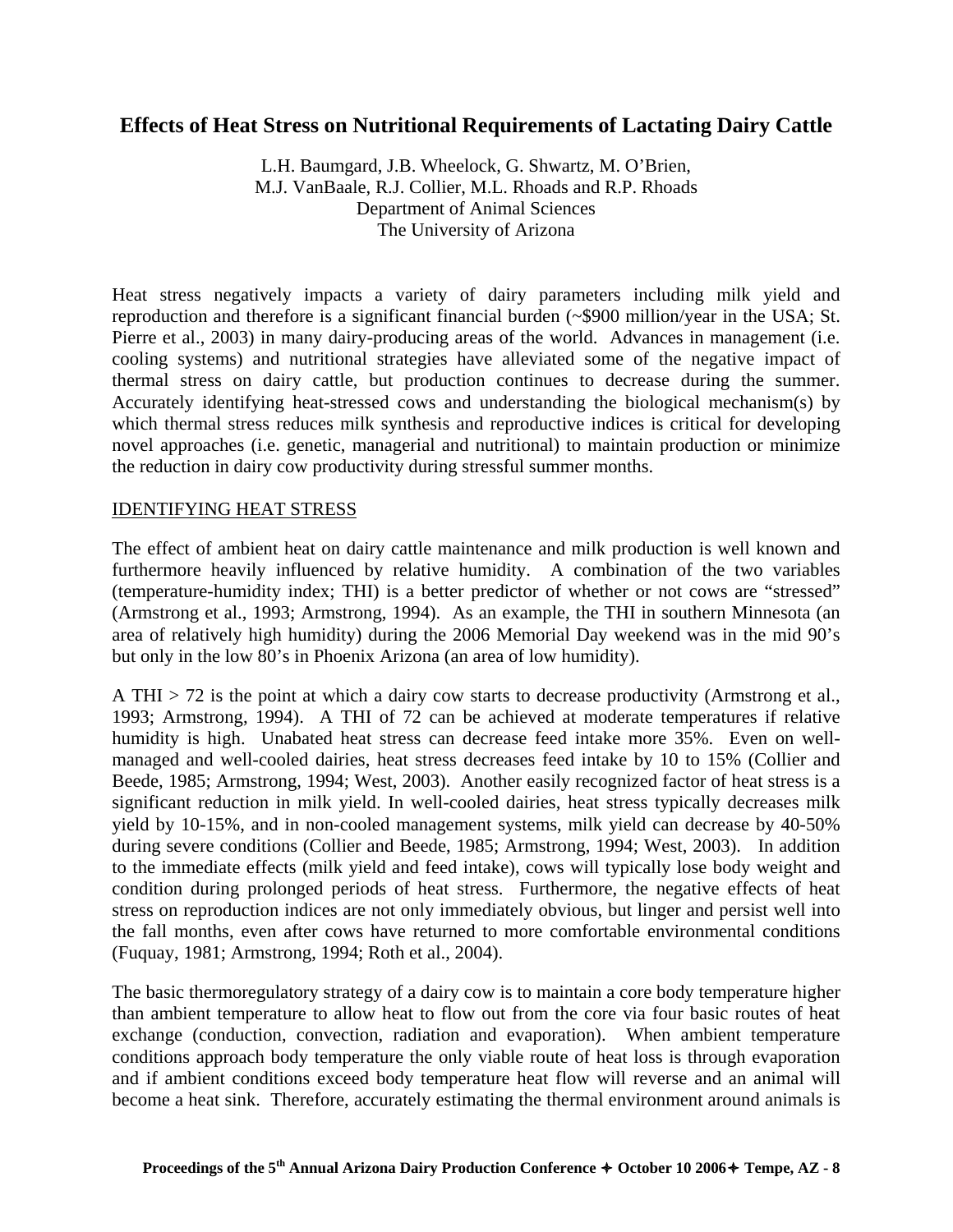necessary to understanding their cooling needs. Because the typical location of cooling equipment and the variable locations cows can physically be in, there are a wide variety of microenvironments present within a facility. As a consequence, accurately determining the degree of heat stress a cow is experiencing overtime is challenging.

Traditionally, respiration rate (RR; breathes/minute) has been used as a tool to measure the severity of heat stress on an animal. Although RR will vary with body weight and milk yield, it is a relatively accurate tool for determining the degree of heat stress. Recently, cattle housed in the Animal Research Complex (ARC; The University of Arizona, Tucson, AZ) environmental facility under thermal-neutral conditions (65.8˚F; 63.5 THI) for 48 hrs followed by heat stress (98.1˚F; 79.6 THI) for 16 out of 24 hrs/d for 3 d had RR of 50 during thermal-neutral and 71 during heat stress conditions, respectively.

If the skin surface temperature of a dairy cow is below 95˚F, the temperature gradient between the core and skin is large enough for an animal to effectively use all four routes of heat exchange. Infrared thermography guns have been shown to be a low cost approach to estimate actual skin surface temperature of animals. However, because of variability in skin surface moisture at a given point in time, the accuracy of infrared guns to predict an animal's heat load may be limited. For example, if an animal recently walked under a shade, but previously was in the sun (solar radiation) the infrared measurement of skin will not be reflective of cows under the shade that were not recently exposed to the sun.

Core body temperature (CBT) has been shown to decrease in cooled cows compared to noncooled cows. Recently, cattle housed in the ARC environmental facility under thermal-neutral conditions (65.8˚F; 63.5 THI ) for 48 hrs followed by heat stress (98.1˚F; 79.6 THI) for 16 out of 24 hrs/d for 3 d had vaginal temperatures of 98.6˚F during thermal-neutral and 101.8˚F during heat stress conditions, respectively. Our group has measured CBT using intravaginal probes attached to blank CIDRs (as applicators only) to determine where and/or when cows are getting hot and/or remaining the coolest. These devices are inserted and remain inside the cow's vagina measuring CBT every 60 seconds for up to 6 d. Such technology allows cows CBT to be monitored and recorded 24 hrs/d as they move throughout a facility. Specifically, a holding pen (designed to allow 15 square ft/cow), without proper cooling, is an area where dairy cows may experience severe heat stress, however, if properly cooled vaginal temperature will be reduced (VanBaale et al., 2005).

Utilizing a CBT probe to continuously monitor vaginal (core body) temperature allows a producer to accurately determine where and when a cow is experiencing the most heat stress. Consequently, management decisions can be made to improve cooling and reduce heat stress thus, improving cow performance. In addition, parlor exit sprinklers have demonstrated that when a cow enters a corral with a wet body surface the moisture will evaporate, as a result, cooling the cow for an additional period of time depending on weather conditions. The effects of barn and cooling system design are important factors in determining the efficacy of cooling on dairy facilities. Factors critical to the correct design and cooling system are obviously dependent on the geographic location of the dairy (daily average high and low temperature, annual rainfall, humidity and prevailing winds).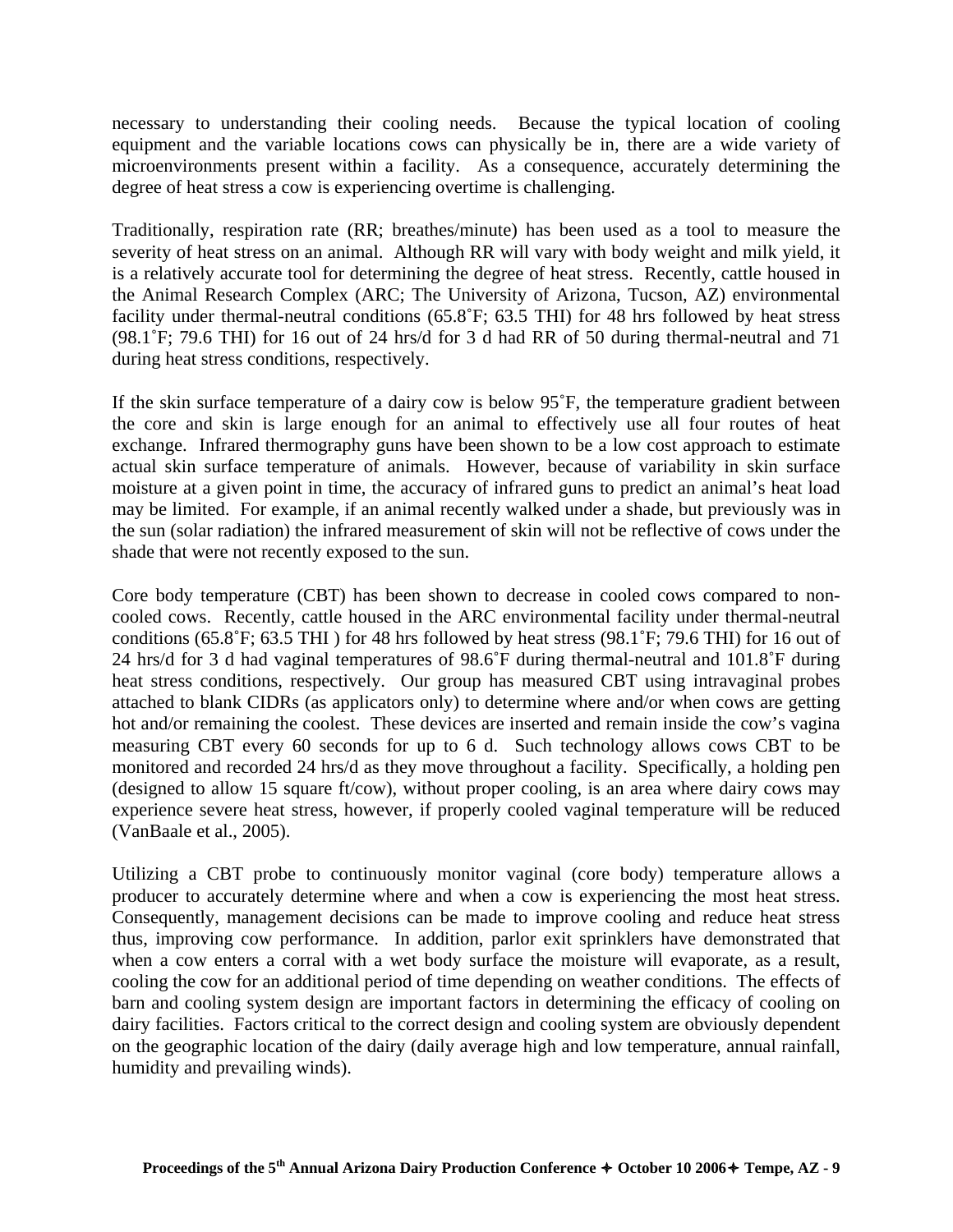### BIOLOGICAL CONSEQUENCES OF HEAT STRESS

The biological mechanism by which heat stress impacts production and reproduction is partly explained by reduced feed intake, but also includes altered endocrine status, reduction in rumination and nutrient absorption, and increased maintenance requirements (Collier and Beede, 1985; Collier et al., 2005) resulting in a net decrease in nutrient/energy availability for production. This decrease in energy results in a reduction in energy balance (EBAL), and explains why cows lose significant amounts of body weight when subjected to heat stress.

Reductions in energy intake during heat stress result in a majority of lactating cows entering into negative energy balance (NEBAL), and this is likely stage of lactation independent. Essentially, because of reduced feed and energy intake, the dairy cow is putting herself in a bioenergetic state, similar (but not to the same extent) to the NEBAL observed in early lactation. The NEBAL associated with the early postpartum period is coupled with increased risk of metabolic disorders and health problems (Goff and Horst, 1997; Drackley, 1999), decreased milk yield and reduced reproductive performance (Lucy et al., 1992; Beam and Butler, 1999; Baumgard et al., 2002; 2006). It is likely that many of the negative effects of heat stress on production, animal health and reproduction indices are mediated by the reduction in EBAL (similar to the way it is during the transition period). However, it is not clear how much of the reduction in performance (yield and reproduction) can be attributed or accounted for by the biological parameters effected by heat stress (i.e. reduced feed intake vs. increased maintenance).

# Effect of Heat Stress on Rumen Health

Heat stress has long been known to adversely affect rumen health. One way cows dissipate heat is via panting and this increased respiration rate results in enhanced  $CO<sub>2</sub>$  (carbon dioxide) being exhaled. In order to be an effective blood pH buffering system, the body needs to maintain a 20:1 HCO<sub>3</sub> (bicarbonate) to  $CO_2$  ratio. Due to the hyperventilation induced decrease in blood  $CO<sub>2</sub>$ , the kidney secretes  $HCO<sub>3</sub>$  to maintain this ratio. This reduces the amount of  $HCO<sub>3</sub>$  that can be used (via saliva) to buffer and maintain a healthy rumen pH. In addition, panting cows increase drool which reduces the quantity of saliva that would have normally been deposited in the rumen. The reductions in saliva  $HCO<sub>3</sub>$  content and the decreased amount of saliva entering the rumen make the heat-stressed cow much more susceptible to sub-clinical and acute rumen acidosis.

Due to the reduced feed intake caused by heat stress and the heat associated with fermenting forages, nutritionists typically increase the energy density of the ration. This is usually accomplished with extra concentrates and reductions in forages. However, this needs to be conducted with care as this type of diet can be associated with a lower rumen pH. The combination of a "hotter" ration and the cows reduced ability to neutralize the rumen (because of the reduced saliva  $HCO<sub>3</sub>$  content and increased drooling) directly increases the risks of rumen acidosis and indirectly enhances the risk of negative side effects of an unhealthy rumen (i.e. laminitis, milk fat depression, etc.)

# Metabolic Adaptations to Reduced Nutrient Intake

A prerequisite of understanding the metabolic adaptations which occur with heat stress is an appreciation of the physiological and metabolic adaptations to thermal-neutral NEBAL (i.e. underfeeding or during the transition period).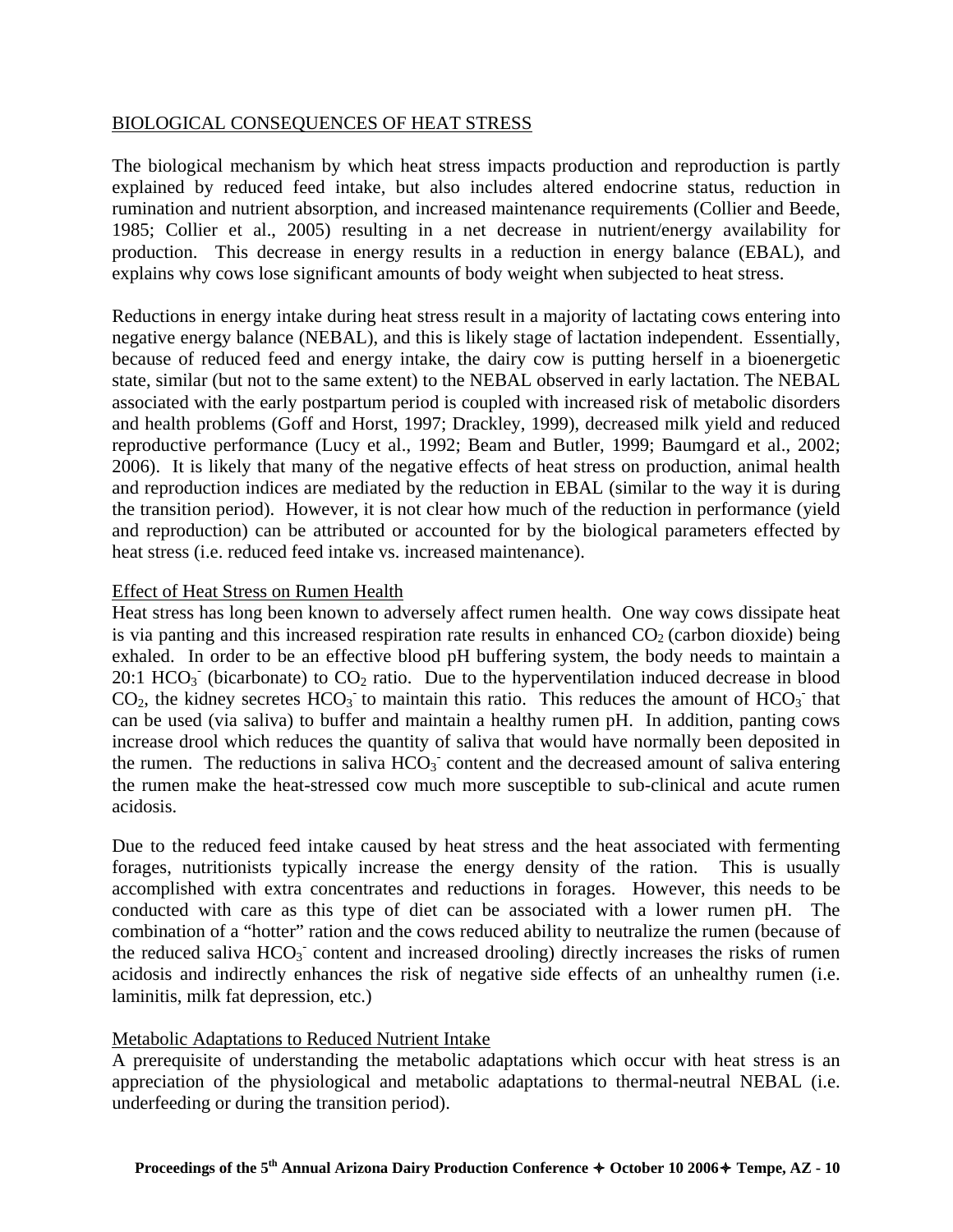Cows in early lactation are classic examples of when nutrient intake is less than necessary to meet maintenance and milk production costs, and animals typically enter negative energy balance (Moore et al., 2005a). Negative energy balance is associated with a variety of metabolic changes that are implemented to support the dominant physiological condition of lactation (Bauman and Currie, 1980). Marked alterations in both carbohydrate and lipid metabolism ensure partitioning of dietary derived and tissue originating nutrients towards the mammary gland, and not surprisingly, many of these changes are mediated by endogenous somatotropin which is naturally increased during periods of NEBAL (Bauman and Currie, 1980). One classic response is a reduction in circulating insulin coupled with a reduction in systemic insulin sensitivity. The reduction in insulin action allows for adipose lipolysis and mobilization of nonesterified fatty acids (NEFA; Bauman and Currie, 1980). Increased circulating NEFA are typical in "transitioning" cows and represent a significant source of energy (and precursor for milk fat synthesis) for cows in NEBAL. Post-absorptive carbohydrate metabolism is also altered by the reduced insulin action during NEBAL with the net effect of reduced glucose uptake by systemic tissues (i.e. muscle and adipose). The reduced nutrient uptake, coupled with the net release of nutrients (i.e. amino acids and NEFA) by systemic tissues, are key homeorhetic (an acclimated response vs. an acute/homeostatic response) mechanisms implemented by cows in NEBAL to support lactation (Bauman and Currie, 1980).

#### Production Adaptations to Heat Stress

Heat stress reduces both feed intake and milk yield, and the decline in nutrient intake has been identified as a major cause of reduced milk synthesis (Faquay, 1981). However, the exact contribution of declining feed intake to the overall reduced milk yield remains unknown. To evaluate this question, we utilized a group of thermal-neutral pair-fed animals to eliminate the confounding effects of nutrient intake. Lactating Holstein cows in mid-lactation were either cyclically heat-stressed (THI =  $\sim 80$  for 16 hrs/d) for 9 days or remained in constant thermalneutral conditions (THI  $=$   $\sim$  64 for 24 hrs/d) but pair-fed with heat-stressed cows to maintain similar nutrient intake. Cows were housed at the University of Arizona's ARC facility and individually fed ad libitum a TMR consisting primarily of alfalfa hay and steam flaked corn to meet or exceed nutrient requirements (NRC, 2001). Heat-stressed cows had an average rectal temperature of  $\sim 105^{\circ}$  F during the afternoons of the treatment implementation. Heat-stressed cows had an immediate reduction  $(-11 \text{ lb/d})$  in dry matter intake (DMI) with the decrease reaching nadir at  $\sim$  day 4 and remaining stable thereafter (Figure 1). As expected and by design, thermal-neutral pair-fed cows had a feed intake pattern similar to heat-stressed cows (Figure 1). Heat stress reduced milk yield by ~31 lb/d with production steadily declining for the first 7 days and then reaching a plateau (Figure 2). Thermal-neutral pair-fed cows also had a reduction in milk yield of approximately 13 lb/d, but milk production reached its nadir at day 2 and remained relatively stable thereafter (Figure 2). This indicates the reduction in DMI can only account for  $\sim$ 40-50% of the decrease in production when cows are heat-stressed and that  $\sim$ 50-60% can be explained by other heat-stressed induced changes.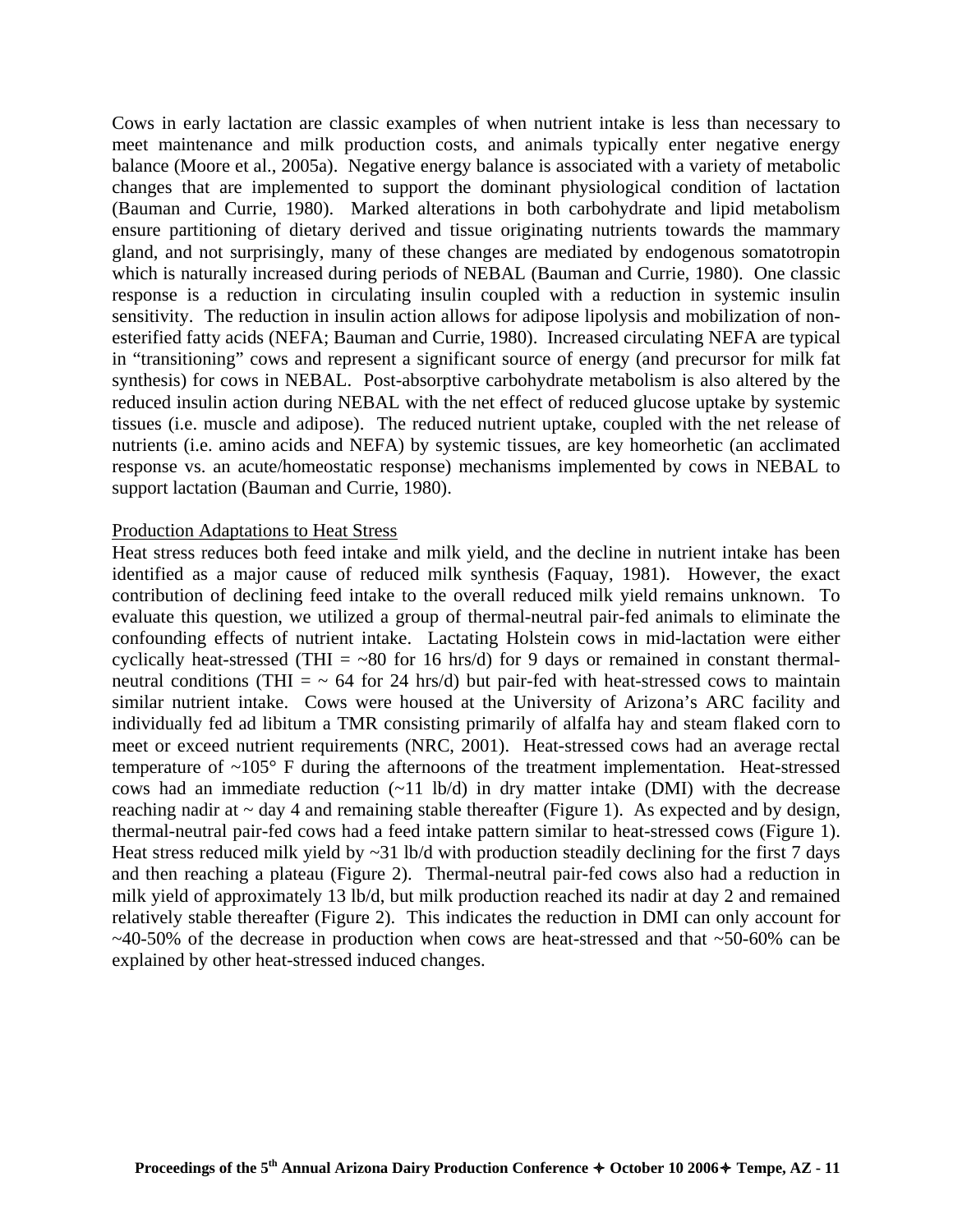

Figure 1. Effects of heat stress and pair-feeding thermal-neutral lactating Holstein cows on dry matter intake. Rhoads and Baumgard, unpublished.



Figure 2. Effects of heat stress and pair-feeding thermal-neutral conditions on milk yield in lactating Holstein cows. Rhoads and Baumgard, unpublished.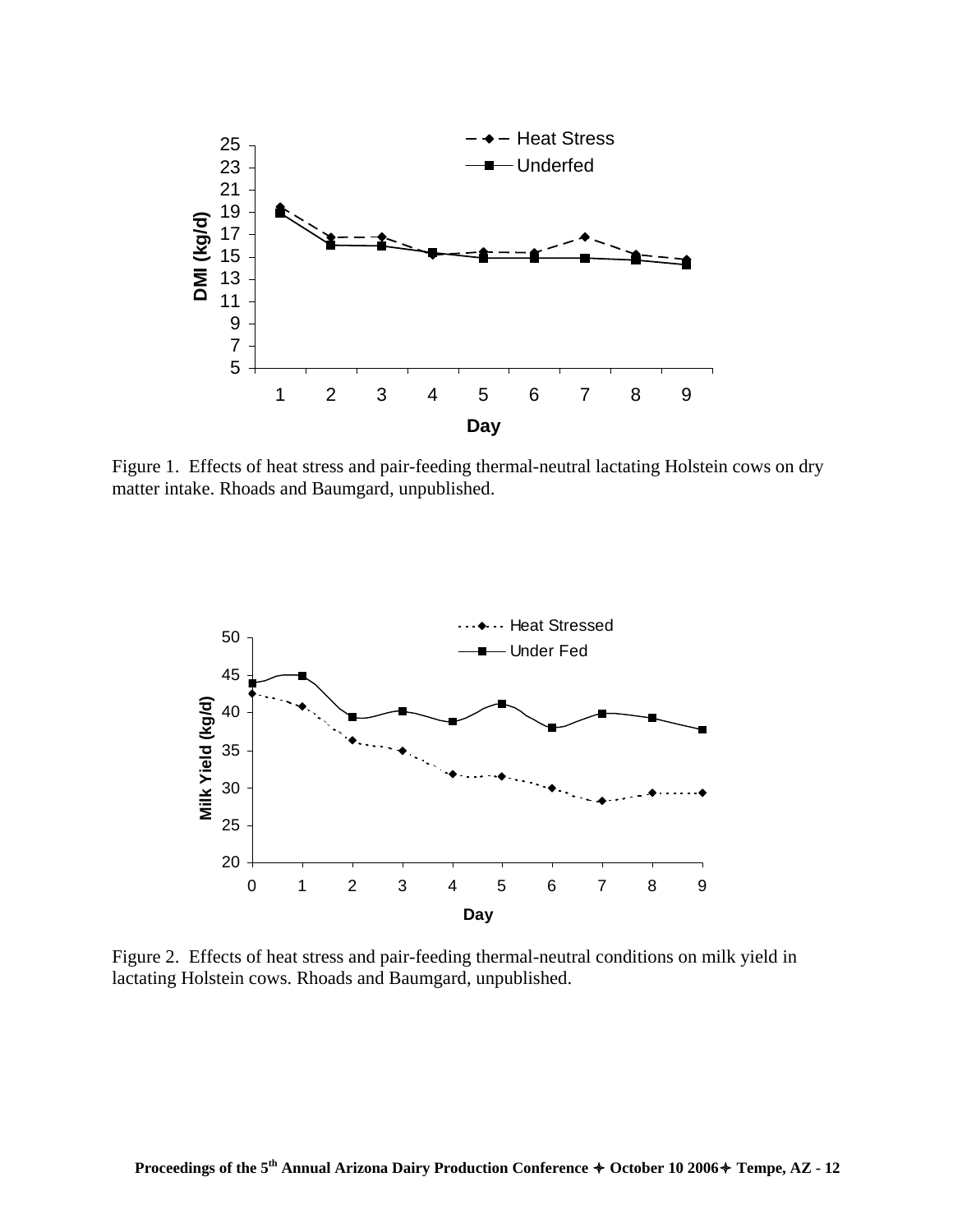#### Metabolic Adaptations to Heat Stress

Due to the reductions in feed intake and increased maintenance costs, and despite the decrease in milk yield, heat-stressed cows enter into a state NEBAL (Moore et al., 2005b). In a similar trial as the one described above, heat-stressed cows entered into and remained in NEBAL (~4-5 Mcal/d) for the entire duration of heat stress (Figure 3; Wheelock et al., 2006). However, unlike NEBAL in thermal-neutral conditions, heat-stressed induced NEBAL doesn't result in elevated plasma NEFA (Figure 4). This was surprising as circulating NEFA are thought to closely reflect calculated EBAL (Bauman et al., 1988). In addition, using a glucose tolerance test, we demonstrated that glucose disposal (rate of cellular glucose entry) is greater in heat-stressed compared to thermal-neutral pair-fed cows (Figure 5; Wheelock et al., 2006). Furthermore, heatstressed cows have a much greater insulin response to a glucose challenge when compared to underfed cows (data not presented). Both the aforementioned changes in plasma NEFA and metabolic and hormonal adjustments in response to a glucose challenge can be explained by increased insulin effectiveness. Insulin is a potent antilipolytic signal (blocks fat break down) and the primary driver of cellular glucose entry. Therefore, it appears the heat-stressed cow becomes hypersensitive to insulin.



Figure 3. Effects of heat stress and pair-feeding thermal-neutral conditions on calculated net energy balance in lactating Holstein cows. Adapted from Wheelock et al., 2006.

Well-fed ruminants primarily oxidize (burn) acetate (a rumen produced VFA) as their principal energy source. However, during NEBAL cows also largely depend on NEFA for energy. Therefore, it appears the post-absorptive metabolism of the heat-stressed cow markedly differs from that of a thermal-neutral cow, even though they are in a similar negative energetic state. The apparent switch in metabolism and the increase in insulin sensitivity is probably a mechanism by which cows decrease metabolic heat production. Despite having a much greater energy content, oxidizing fatty acids generates more metabolic heat  $(\sim 2 \text{ kcal/g or } 13\% \text{ on an } 11)$ energetic basis) compared to glucose (Figure 6). Therefore, during heat stress, preventing or blocking adipose mobilization/breakdown and increasing glucose "burning" is a presumably a strategy to minimize metabolic heat production.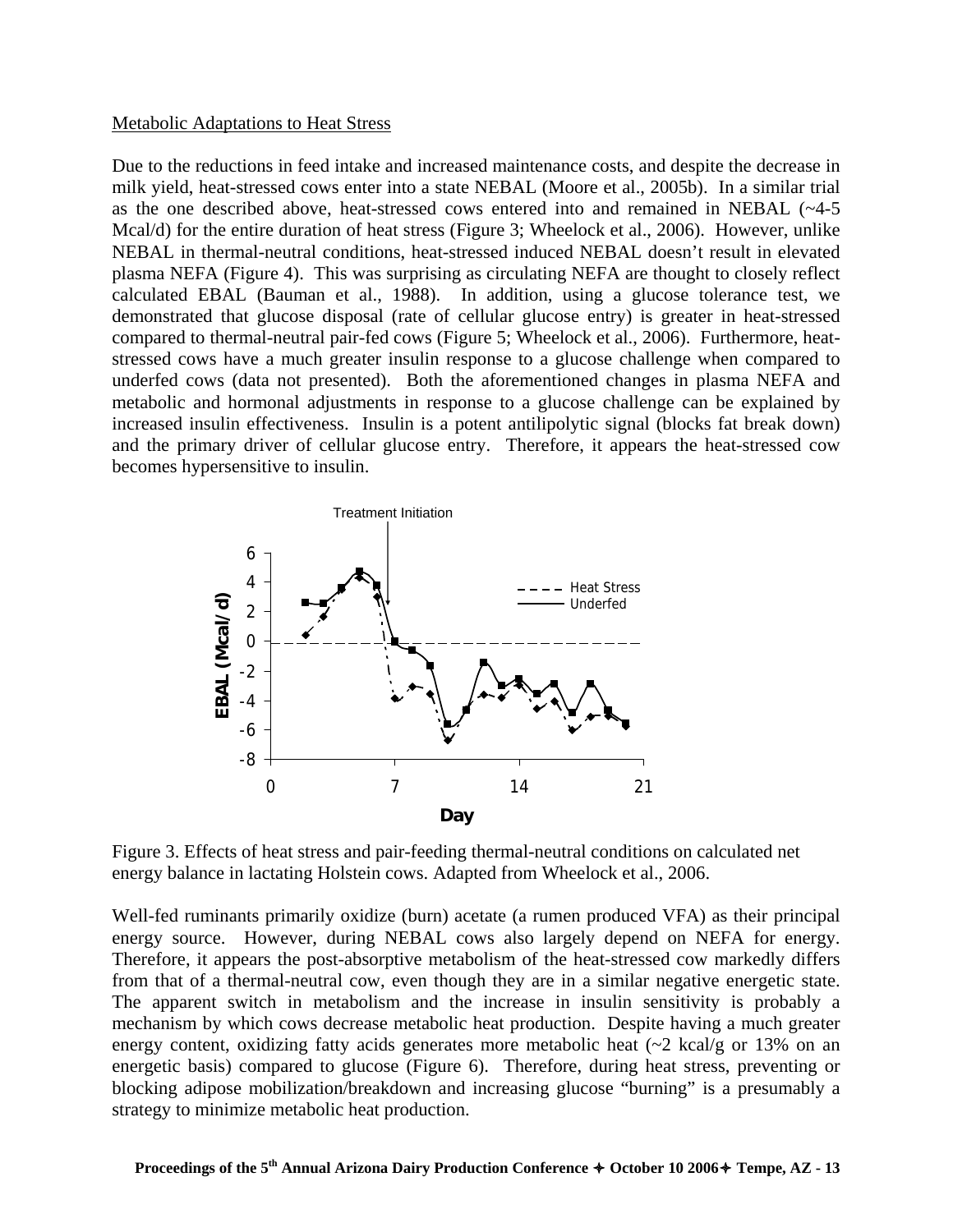

Figure 4. Effects of heat stress and pair-feeding thermal-neutral conditions on circulating nonesterified fatty acids (NEFA) in lactating Holstein cows. Adapted from Wheelock et al., 2006.



Figure 5. Effects of heat stress and pair-feeding thermal-neutral conditions on plasma glucose response to a glucose challenge. Adapted from Wheelock et al., 2006.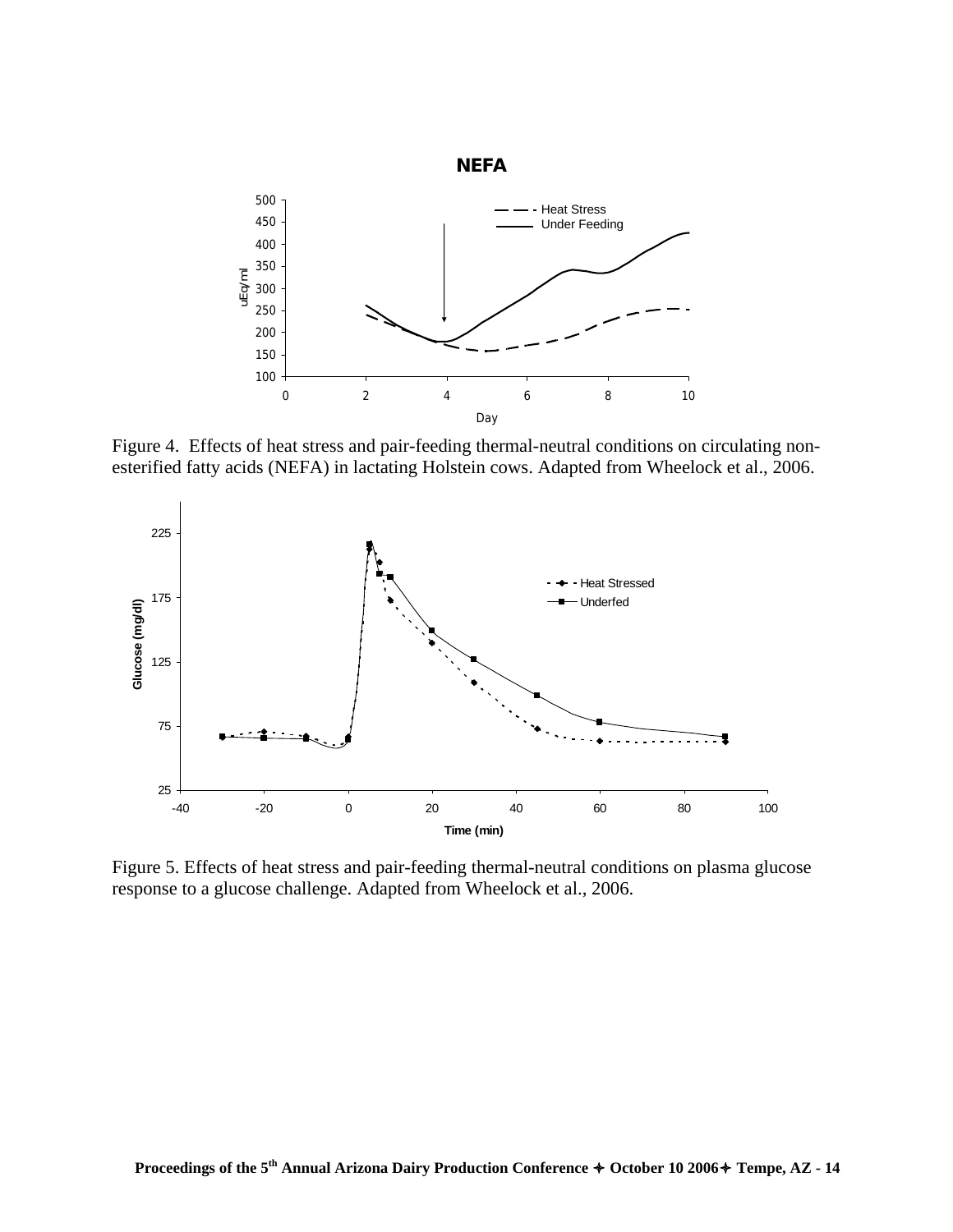

Figure 6. Bioenergetics and metabolic heat production from oxidizing either glucose or fatty acids (i.e. stearic acid) assuming 100 kcal of energy was needed.

The mammary gland requires glucose to synthesize milk lactose and lactose production is the primary osmoregulator and thus determinant of milk yield. However, in an attempt to generate less metabolic heat, the body (primarily skeletal muscle) appears to utilize glucose at an increasing rate. As a consequence, the mammary gland may not receive adequate amounts of glucose and thus mammary lactose production and subsequent milk yield is reduced. This may be the primary mechanism which accounts for the additional reductions in milk yield that can not be explained by decreased feed intake (Figures 1 and 2).

In addition to heat-stressed cows requiring special attention with regards to heat abatement and other dietary considerations (i.e. concentrate:forage ratio, HCO<sub>3</sub> etc.) they also have an extra requirement for dietary or rumen-derived glucose precursors. Of the three main rumen produced volatile fatty acids, propionate is the one primarily converted into glucose by the liver. Highly fermentable starches such as grains increase rumen propionate production, and although propionate is the primary glucose precursor, feeding additional grains can be risky as heatstressed cows are already susceptible to rumen acidosis.

# TAKE HOME MESSAGE

Clearly the heat-stressed cow implements a variety of post-absorptive changes in both carbohydrate and lipid metabolism that wouldn't be predicted based upon their energetic state. The primary end result of this altered metabolic condition is that the heat-stressed lactating dairy cow has an extra need for glucose (due to its preferential oxidization by extra-mammary tissue). Therefore, any dietary component that increases propionate production (the primary precursor to hepatic glucose production), without reducing rumen pH, will probably increase milk yield. In addition, reducing systemic insulin sensitivity will increase glucose availability to the mammary and thus also probably increase milk yield.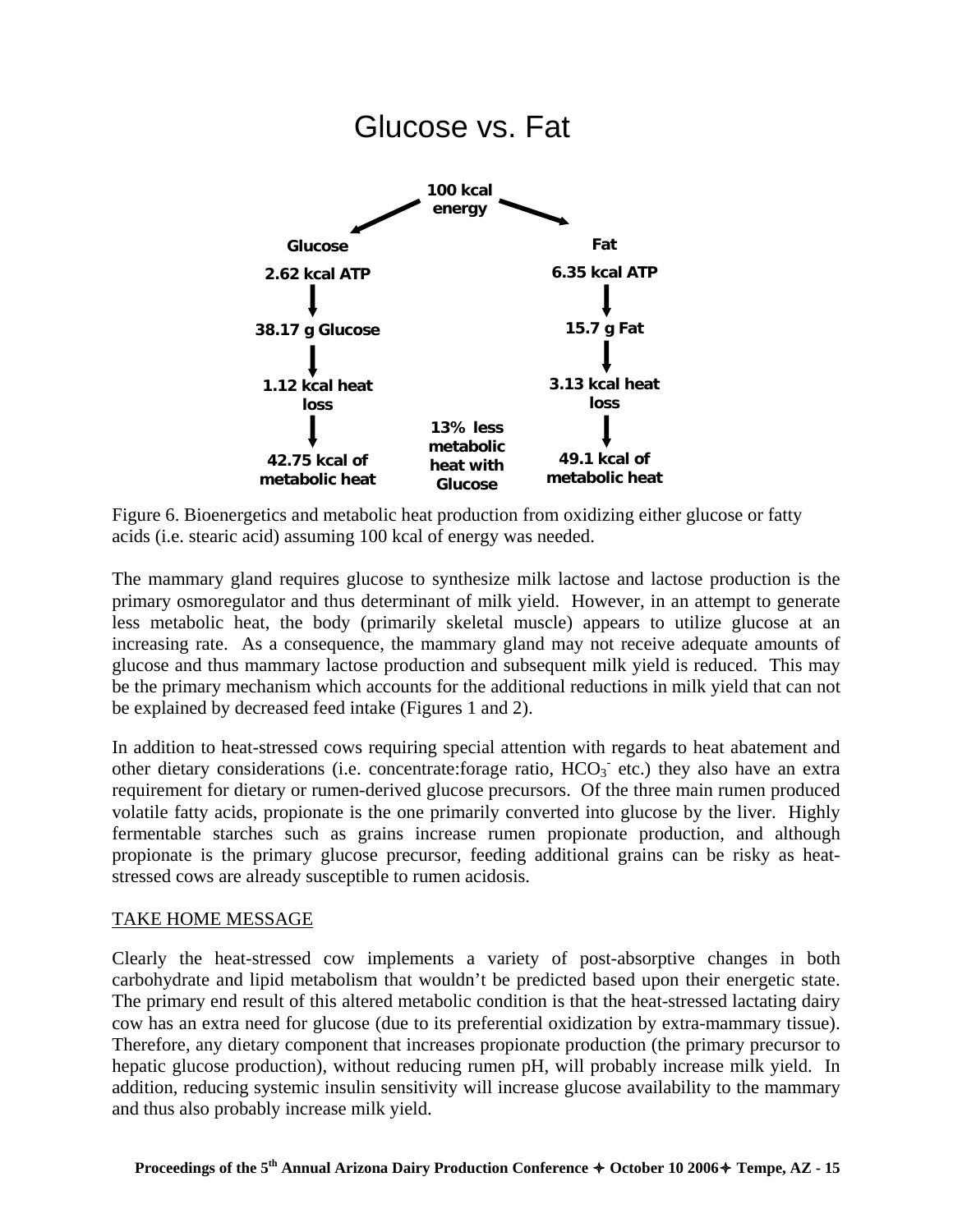### LITERATURE CITED

- Armstrong, D.V., W.T. Welchert and F. Wiersma. 1993. Environmental modification for dairy cattle housing in arid climates. *In Proc*.: 4<sup>th</sup> Int. Livestock Environmental Symp., Warwick, Coventry, England. Am. Soc. Agric. Eng., St. Joseph, MI.
- Armstrong, D.V., 1994. Heat stress interaction with shade and cooling. J. Dairy Sci. 77, 2044- 2050.
- Bauman, D.E. and W.B. Currie. 1980. Partitioning of nutrients during pregnancy and lactation: a review of mechanisms involving homeostasis and homeorhesis. J. Dairy Sci. 63:1514-1529.
- Bauman, D.E., C.J. Peel, W.D. Steinhour, P.J. Reynolds, H.F. Tyrrell, C. Brown, and G.L. Harland. 1988. Effect of bovine somatotropin on metabolism of lactating dairy cows: influence on rates of irreversible loss and oxidation of glucose and nonesterified fatty acids. J. Nutr. 118:1031-1040.
- Baumgard, L.H., C.E. Moore, and D.E. Bauman. 2002. Potential application of conjugated linoleic acids in nutrient partitioning. Proc. Southwest Nutr. Conf. pp 127-141.
- Baumgard, L.H., L.J. Odens, J.K. Kay, R.P. Rhoads, M.J. VanBaale and R.J Collier. 2006. Does negative energy balance (NEBAL) limit milk synthesis in early lactation? Proc. Southwest Nutr. Conf. 181-187.
- Beam, S.W., and W.R Butler. 1999. Effects of energy balance on follicular development and first ovulation in postpartum dairy cows. J. Reprod. Fertility 54:411-424.
- Collier, R.J., L.H. Baumgard, A.L. Lock and D.E. Bauman. 2005. Physiological Limitations: nutrient partitioning. Chapter 16. In: Yields of farmed Species: constraints and opportunities in the 21st Century. Proceedings:  $61<sup>st</sup>$  Easter School. Nottingham, England. J. Wiseman and R. Bradley, eds. Nottingham University Press, Nottingham, U.K. 351-377.
- Collier, R.J., and D. K. Beede. 1985. Thermal stress as a factor associated with nutrient requirements and interrelationships. In *Nutrition of Grazing Ruminants*. (ed) by L. McDowell. Academic Press, New York, NY. pp 59-71.
- Drackley, J.K. 1999. Biology of dairy cows during the transition period: the final frontier? J. Dairy Sci. 82:2259-2273.
- Fuquay, J.W. 1981. Heat stress as it affects production. J. Anim. Sci. 52:167-174.
- Goff, J.P. and R.L. Horst. 1997. Physiological changes at parturition and their relationship to metabolic disorders. J. Dairy Sci. 80:1260-1268.
- Lucy, M.C., C.R. Staples, W.W. Thatcher, P.S. Erickson, R.M. Cleale, J.L. Firkins, J.H. Clark, M.R. Murphy and B.O. Brodie. 1992. Influence of diet composition, dry matter intake, milk production and energy balance on time of postpartum ovulation and fertility in dairy cows. Anim. Prod. 54:323-331.
- Moore, C.E., J.K. Kay, M.J. VanBaale and L.H. Baumgard. 2005a. Calculating and improving energy balance during times of nutrient limitation. Proc. Southwest Nutr. Conf: 173-185.
- Moore, C.E., J.K. Kay, M.J. VanBaale, R.J. Collier and L.H. Baumgard. 2005b. Effect of conjugated linoleic acid on heat-stressed Brown Swiss and Holstein cattle. J. Dairy Sci. 88:1732-1740.
- National Research Council. 2001. Nutrient Requirements of Dairy Cattle,  $7<sup>th</sup>$  rev. ed. Nat. Acad. Press, Washington, DC.
- Roth, Z., A. Bor, R. Braw-Tal, and D. Wolfenson. 2004. Carry-over effect of summer thermal stress on characteristics of the preovulatory follicle of lactating cows. J. Thermal Bio. 29:681-685